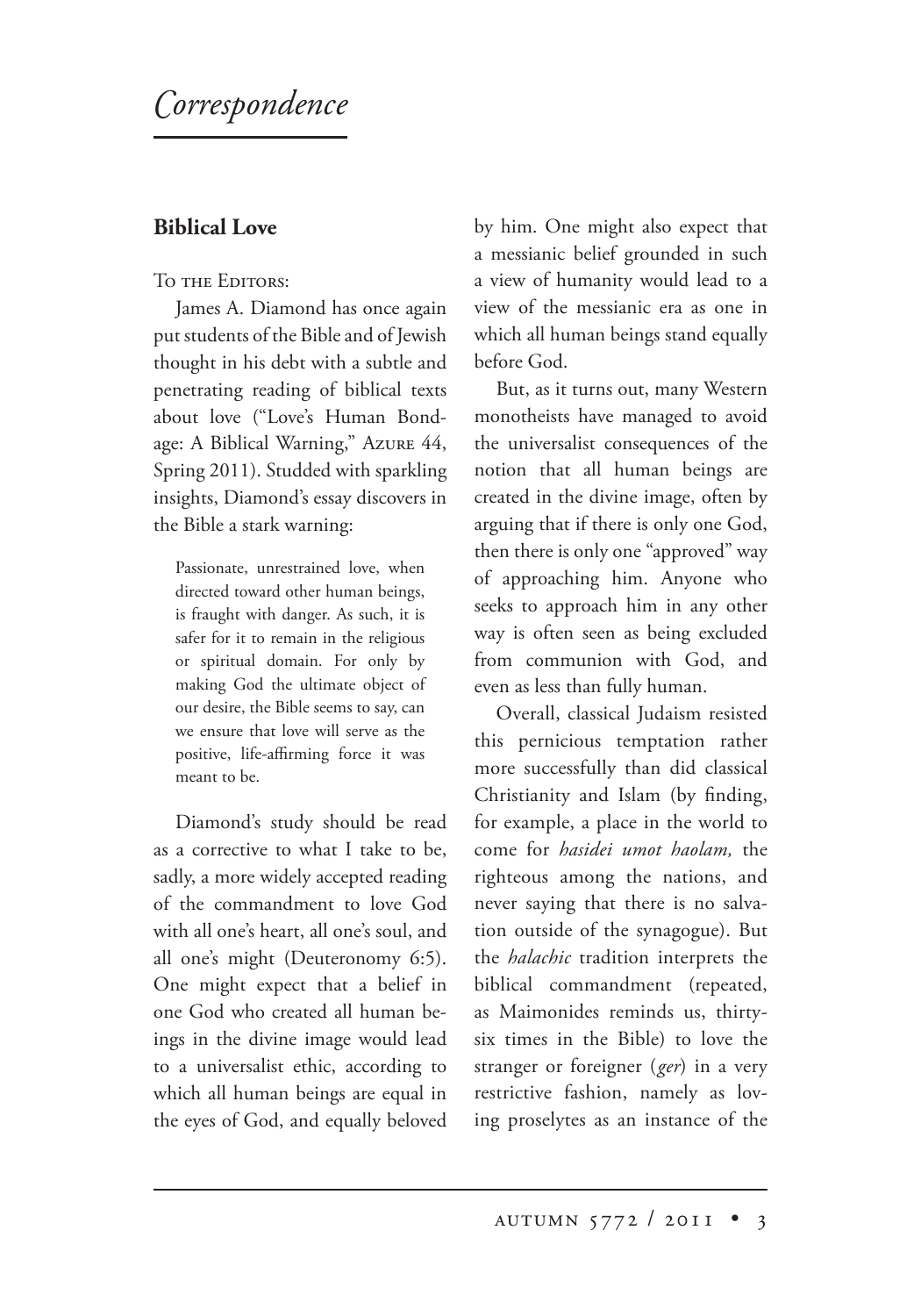broader commandment to love one's fellow (Iew).

From the medieval period onward, the restrictive, particularist reading of the nature of God's love for humanity has come to dominate much of traditional Jewish discourse. A variety of figures (R. Judah Halevi being perhaps the most moderate of them) have found ways to limit the scope of God's interest and love to Jews alone, and even to argue that Gentiles are not really or fully made in the image of God (as did, for instance, the Maharal of Prague, the Baal HaTanya, and a whole host of other Kabbalists). Maimonides in the twelfth century and Rabbi Abraham Isaac Kook in the twentieth (at least, as he is read by interpreters such as Rabbi Yoel Bin-Nun) stand out as bright exceptions to this dreary rule.

Purposely ignoring Jewish particularists, Diamond has presented a compelling alternative perspective on the Jewish Bible. He rescues Judaism from some of its darker urges and reminds us that the Torah—given in the wilderness and not in the Land of Israel—is ultimately addressed to *all* human beings, all of whom are created in the image of God, all of whom are beloved by God, and all of whom should be the objects of our concern—as Jews, and as human beings.

**Menachem Kellner** University of Haifa and The Shalem Center

#### TO THE EDITORS:

James A. Diamond's excellent essay is a much-needed corrective to many presumptions about love in the Bible that either idealize it as the cure for all ills (a view often buttressed, erroneously, by rabbinic tradition, with its ascription of "Love your neighbor as yourself" [Leviticus 19:18] to Hillel the Elder) or reduce it to discussions of vassal treaties and the like. Examining key biblical passages about love, Diamond instead highlights the extent to which love for another person in the Bible is deemed problematic.

He offers, for instance, a fresh and persuasive reading of the Binding of Isaac (Genesis 22) and of other love scenes in the biblical text. He shows how often love between humans, as depicted in the Bible, either threatens the loss of self or generates conflict. Only love for God is proffered unambiguously as a desideratum. Diamond also shows compellingly that, according to the Bible, only by loving God do we not *lose* our humanity, but rather recover it. This perspective,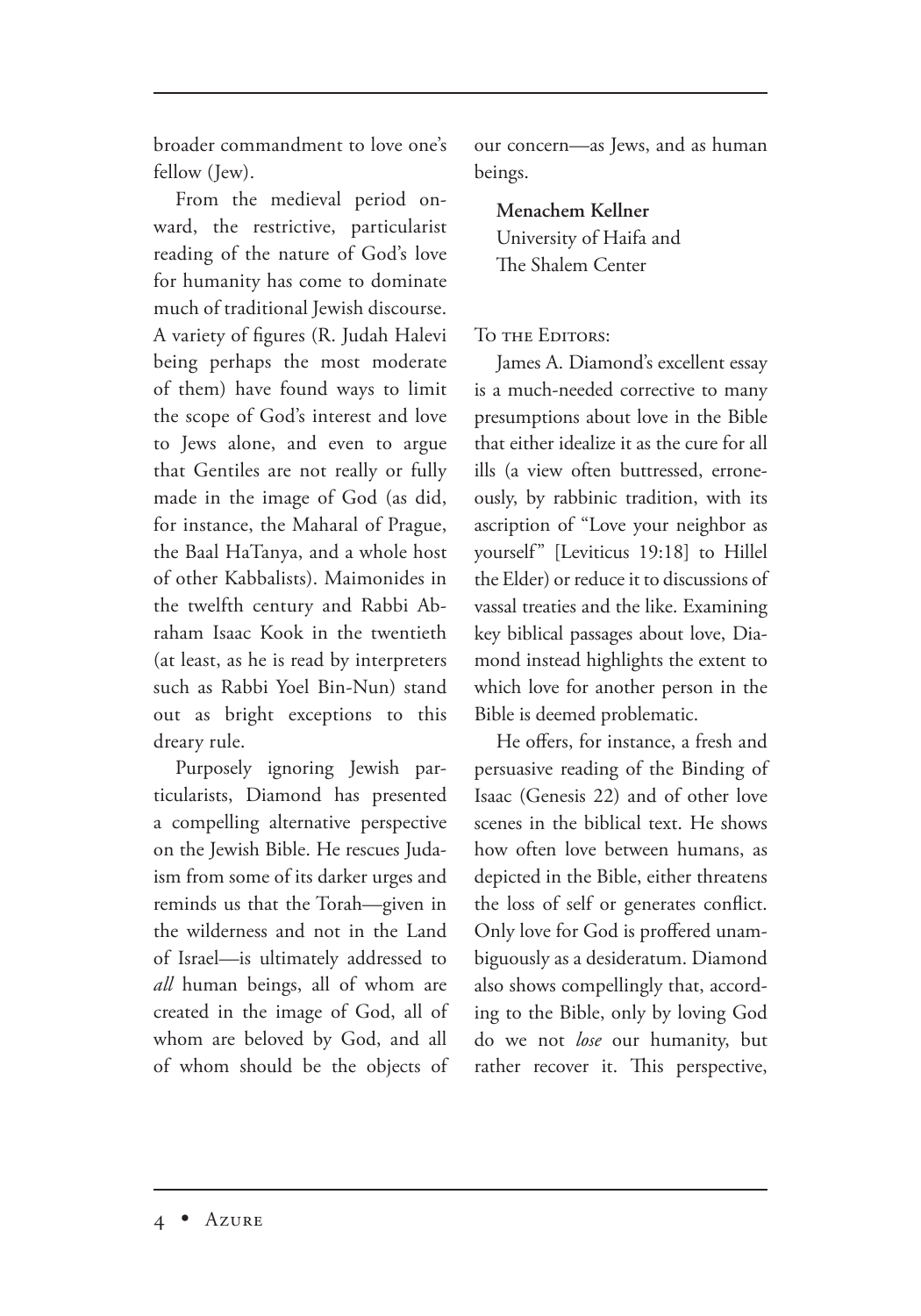Diamond contends, is the exact reverse of some current notions of love (as expressed by William James, but found as well in more recent writings) in which love of God is seen as dangerous and prone "to expel human love."

Moreover, Diamond shows how even the most touted celebration of passionate love, namely that of Song of Songs, in fact expresses grave suspicion about such love. The Song, he argues, illustrates the danger of selfsurrender; it is replete with warnings and concludes with the insistence on autonomy. As Diamond rightly notes, interpreters have long resisted this message, implying instead that the narrative ends with a union between the lovers, and not, as it in fact does, with their separation.

I heartily concur with most of Diamond's arguments throughout his essay. But I would suggest a slightly different way of looking at one of the issues that he usefully addresses. In his analysis of Song of Songs, Diamond highlights the tension between two models of human interaction—giving of oneself and autonomy—and draws a firm line between them. He correctly illustrates the ways in which the Song reiterates the dangers of passionate human love, underscoring the risk of fusion and loss of self. But the text's

overarching messages are not about the need to abjure love in order to secure autonomy. True, it acknowledges love as a great power, and like all great powers, it must be handled with care. And, yes, the Song does end with the beloved dismissing her lover. But it may overstate the case to say that her concluding statement is a final "desperate plea to preserve her autonomy before becoming submerged into her lover." The terms of endearment with which the beloved dismisses her lover in the final verse should provide a clue as to their ongoing intimacy. Less than a "desperate" fight, the woman's concluding words—and the Song as a whole—recognize cycles of union and separation as essential dynamics of human love. In this context, one may wish to read Francis Landy's eloquent study *Paradoxes of Paradise: Identity and Difference in the Song of Songs* (1983), in which he highlights the paradoxical drive toward both unity and separation as necessary dynamics of human growth, and the ultimate message of the Song. Learning to negotiate this necessary tension is useful not only for exploring human bonds (between individuals as well as in sociopolitical contexts), but also for reflecting on the human-divine relationship. The rabbis who cast the Song as an allegory of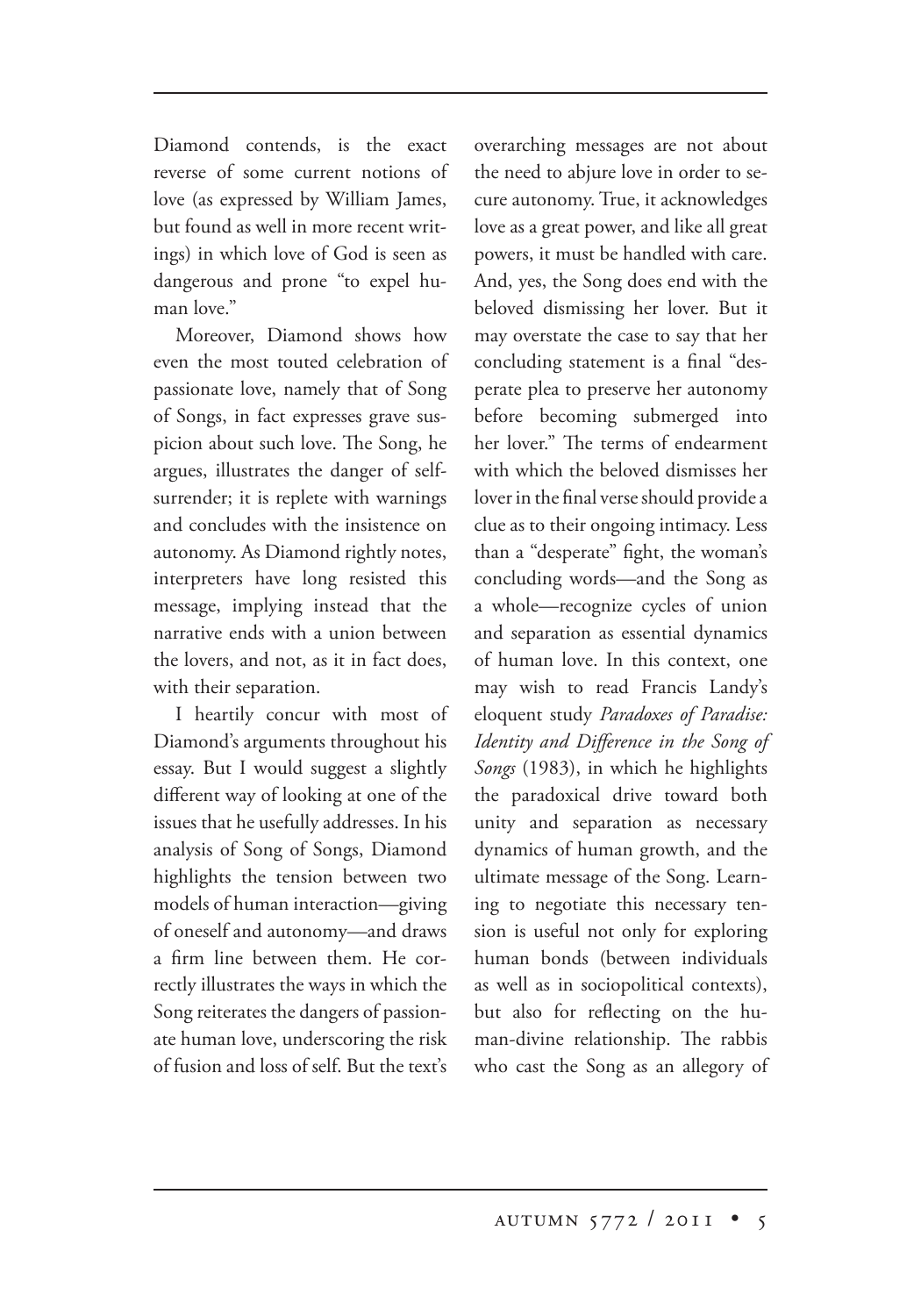the love between God and Israel have indeed inscribed this more complex allegiance to God and self as a worthy paradigm.

**Tamara Cohn Eskenazi**

Hebrew Union College Los Angeles

### TO THE EDITORS:

The thesis of James A. Diamond's stimulating and well-crafted article is stated succinctly in the first paragraph: "In matters of love… the biblical *dramatis personae* have a decidedly poor track record." There is no question he is right. Whether one looks to Abraham and Sarah, Isaac and Rebecca, Jacob and Rachel, Jacob and his sons, David and Bathsheba, or Solomon and his many wives, one finds discord, deceit, favoritism, uncontrolled lust, or simple neglect. As Diamond observes, few love relations in the Bible have happy endings. His conclusion: "For only by making God the ultimate object of our desire… can we ensure that love will serve as the positive, life-affirming force it was meant to be."

Anyone familiar with the last few chapters of the *Guide of the Perplexed* will find that Diamond's conclusion accords with that of Maimonides. According to the *Guide* 3:51, prophets are defined as people who turn wholly to God, and reject everything other than God. Thus, the patriarchs and Moses became so preoccupied with God that they begrudged the time they spent with other people, or on the daily routine of eating, sleeping, washing, etc. In Maimonides' view, they served other people in a perfunctory manner, "with their limbs only," because inwardly their heart was turned to God. Repeating a rabbinic legend, Maimonides goes so far as to say that Moses, Aaron, and Miriam were "kissed into heaven" because their love for God was so strong that they did not direct their thoughts to anything else.

It also accords with Plato. In the *Symposium*, *eros* is identified as the pre-eminent life-affirming force. While it may begin with a powerful attraction to another person, Diotima makes clear that even if one is united with that person, the gratification one gets will ultimately prove unsatisfying. Why? As Diotima gets Socrates to see, eros seeks to possess the good itself, and not just an instance of it. Not only that, but it seeks to possess the good *forever*. Translated into biblical terms, her position amounts to the claim that only God can satisfy the longing that energizes love. The comparison with Song of Songs as a metaphor for Israel's love of God follows immediately.

Despite the considerable weight behind the view that love of God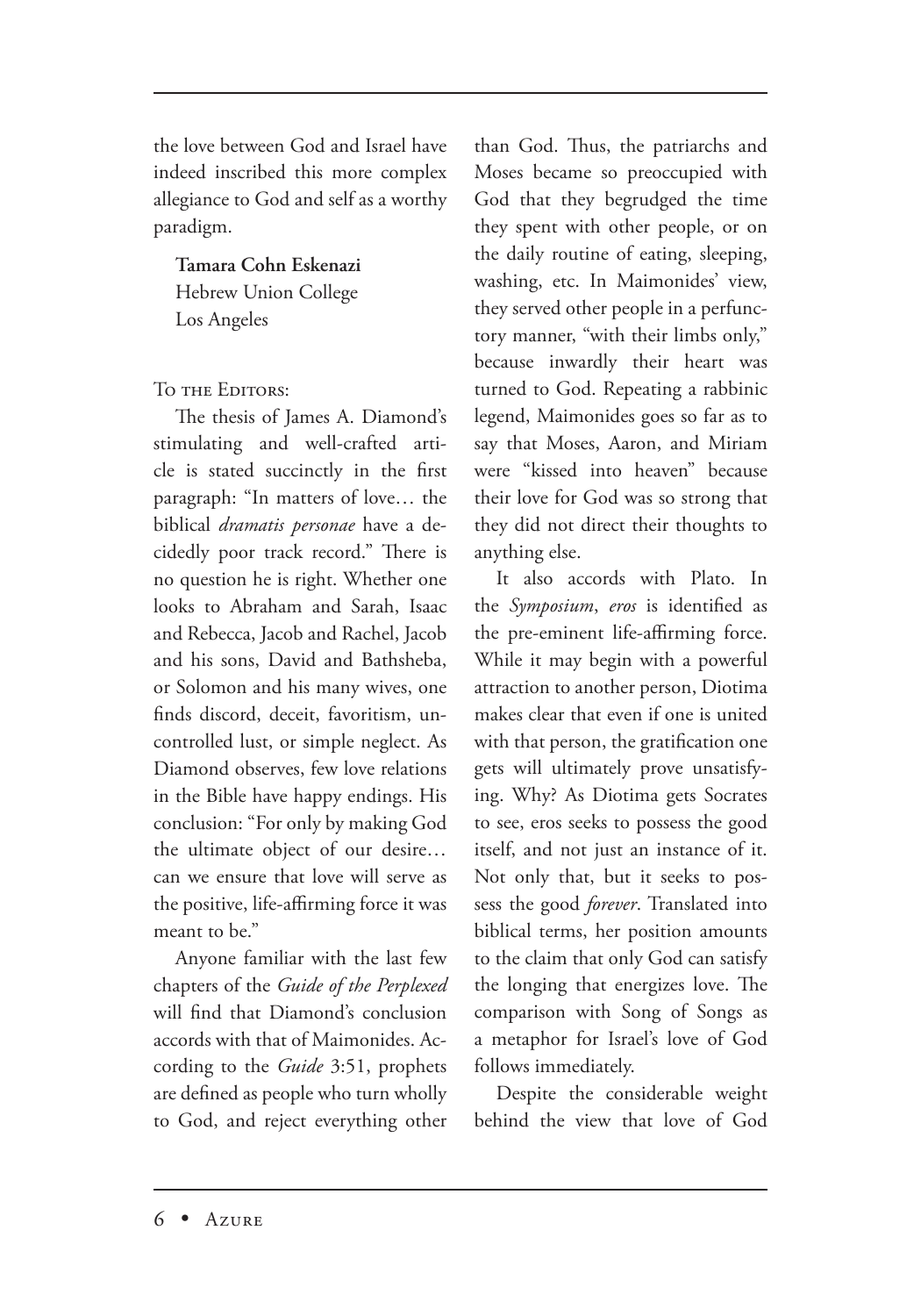trumps every other kind, I want to call attention to a powerful thrust in the opposite direction—not one that proceeds from the writings of a philosopher, but one that is articulated directly by God. According to Genesis 2:18: "It is not good for man to be alone." The importance of this claim can best be grasped from its context. At the beginning of the story, Adam is blessed with knowledge, immortality, and an unmediated relationship with God. According to Maimonides (*Guide* 1:2), his knowledge was metaphysical in nature, since, prior to tasting the forbidden fruit, he had no awareness of the distinction between good and evil. In Platonic terms, he could possess the good forever.

On my reading, it is as if God is telling us that this is not enough: Adam needs a partner. Although the fact that his partner is created from one of his ribs is sometimes understood to imply subordination, I take it to imply affinity. *Pace* Levinas, the woman is not a mysterious "other," but in every sense an equal ("Bone of my bones, and flesh of my flesh," Genesis 2:23), who will help Adam with his work. But their relationship is more than economic. The Bible goes on to say that Adam will cling to his wife and they will become one flesh. I take "one flesh" not as a reference to mystical union, but as a euphemism for sex. Even in paradise, where metaphysical knowledge can be found in abundance, there is a need for sexual fulfillment—in fact, for sexual fulfillment without shame. The ensuing tragedy is not just that Adam and Eve defy God, but that when God confronts him, Adam separates himself from Eve: "The woman whom you gave to be with me, she gave me fruit from the tree" (Genesis 3:12).

Note: It is not the strength of their attachment to each other that causes the downfall. Rather, it is caused by disobedience to God. Nor is there any suggestion that the attachment between Adam and Eve is but one step in an ascending hierarchy of love. What the story seems to be saying is that partnership between human beings, and the need to cling to someone else, is so essential that nothing—not even God—can take its place. After all, it was God's suggestion to create a partner for Adam, not Adam's.

I take this to mean that the idea of loving God with such force that one serves other people "with his limbs only" is suspect. While it is true that love stories in the Bible rarely, if ever, have happy endings, the moral is not that there is something inherently wrong with the attachment of one human being to another, but that the examples that the Bible offers of such an attachment are flawed. So, for that matter, are the examples of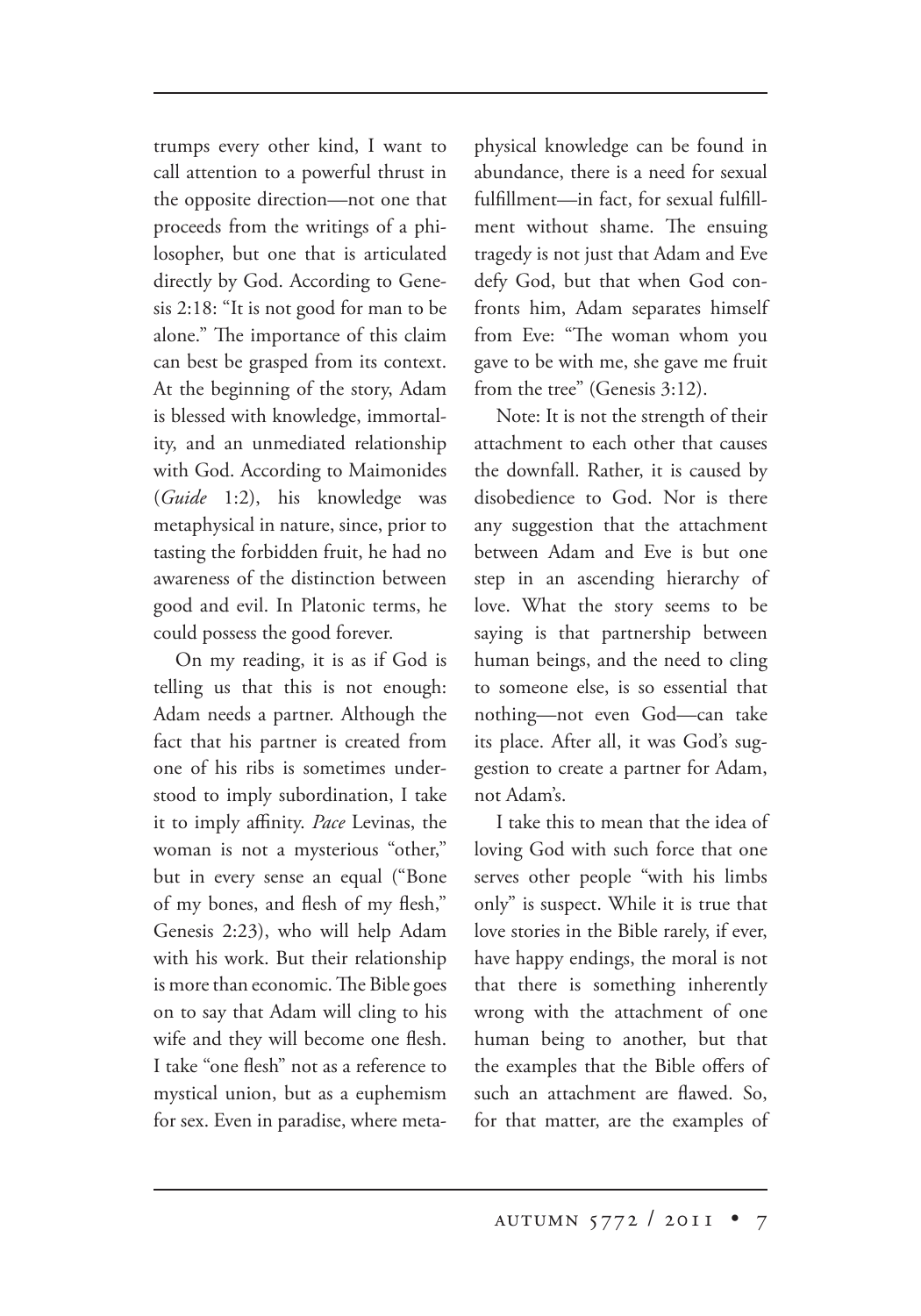human attachment to God. Abraham loves God, but sacrifices his relationship with Sarah and Isaac in the act of proving it. Moses loves God, but is not given the opportunity to enter the Promised Land. David loves God, but cannot build the Temple. In the end, every instance of love is flawed, no matter what its object. As I read the Bible, it is saying not that genuine love is impossible to achieve, only that its achievement in either divine or human form remains an aspiration.

#### **Kenneth Seeskin**

Northwestern University Evanston, Ill.

JAMES A. DIAMOND RESPONDS:

Menachem Kellner is certainly right to point out that one of those ideological legacies of Maimonides' thought that breaks the mold of religious exclusivism and supremacism is its remarkable universalism. Despite some inconsistencies here and there (not surprising for anyone familiar with his writing style), Maimonides was absolutely clear on a definition of humanity. In delineating its goals, he set forth for humanity a mandate that defies ethnic, cultural, and religious barriers. There is, he maintained, no *Jewish* God, but rather a Being that is the ultimate source of all being, whose truth is the same for all. There

is also no Jewish human being *qua*  human being. Although Jews might possess a particularly beneficial guide in the Torah, their lives' mission is shared by all human beings, who are tasked with striving for an ethical and intellectual perfection that favors no particular genetic constitution or heredity. This is made clear at the very outset of Maimonides' magnum opus, the *Guide of the Perplexed*, where the "image" (*tzelem*) of God in which human beings are created is identified with reason and thinking, the exercise of which cultivates one's own humanity and advances the interests of humanity as a whole. Human beings find their common ground with the divine not in Judaism, Islam, Christianity, Buddhism, or any other religion, but instead in thoughtfulness—or, in other words, in that which *transcends* the particularist ritualistic frameworks that are the cause of so much divisiveness.

What is striking, however, is that Maimonides' philosophical universalism seamlessly translates into halacha—the quintessentially parochial embodiment of Judaism precisely in his formulation of the primary *mitzva* to love God. And like any halachic obligation, Maimonides provides the concrete parameters for the proper performance of this mitzva. Yet fulfilling this command decidedly does *not*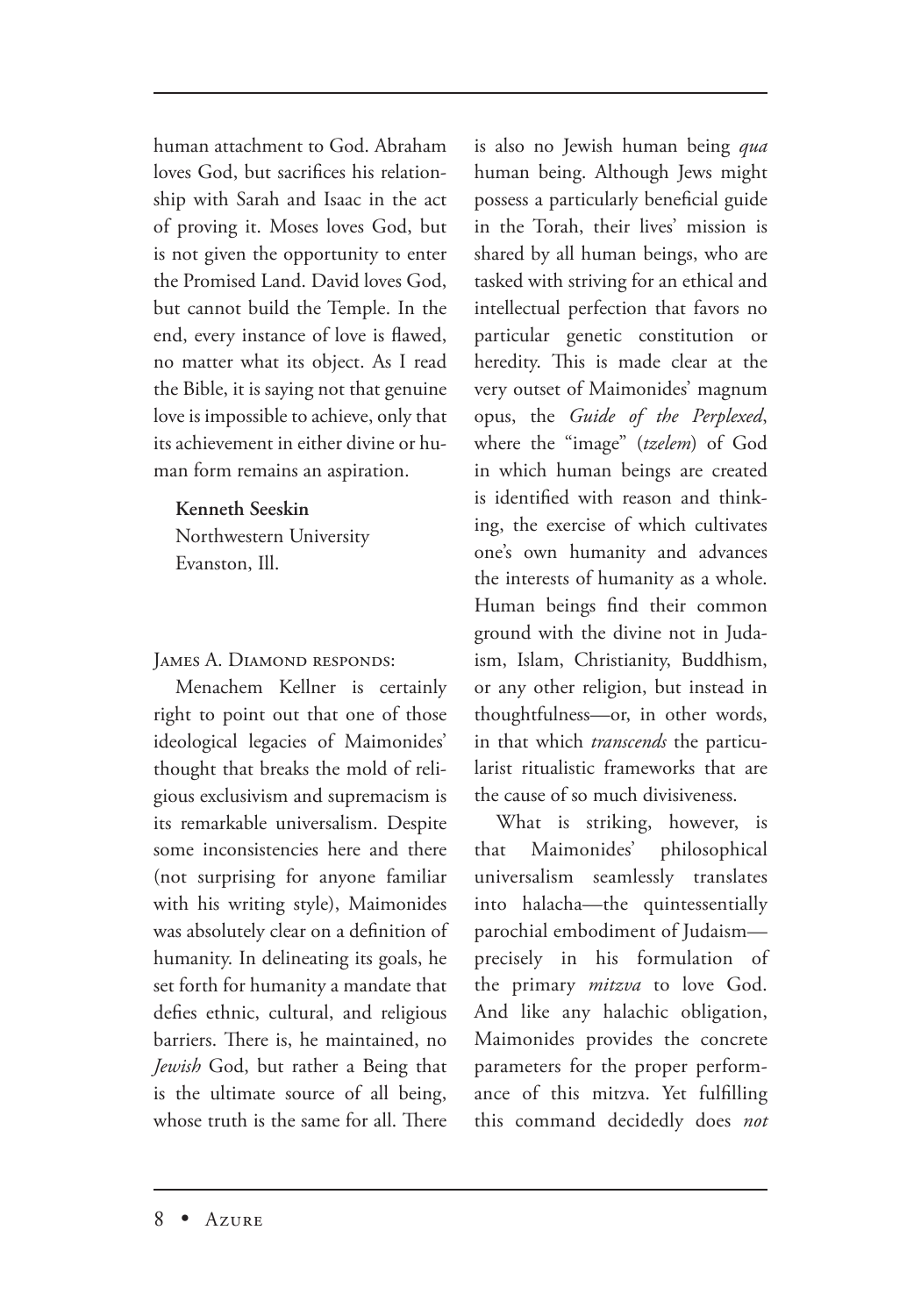require the unbridled passion that has led religions to bare their swords against those who do not share that same passion. Rather, it is achieved by a comprehensive appreciation of *all* of creation and its inhabitants through *understanding.* Maimonides' halachic formulation dovetails with the principal message of my article regarding the dangers inherent in unrestrained love—namely, that of self-abnegation, which can all too easily result in the sacrifice of other selves as well. Worshipping God out of love, Maimonides states, is to "do what is true because it is true" (*Mishneh Torah*, Laws of Repentance 10:3), and thus the motivation for loving God is not the ardor shown in turn by the beloved, but simply the "truth." Finally, Maimonides draws a direct proportionality between love and knowledge, since "one only loves God with the knowledge [with which] one knows him; according to the knowledge will be the love" (Laws of Repentance 10: 9). In a spectacular subversion of the potential for fanaticism that a blinding passion for God can engender, Maimonides makes *reason* the measure of that love. And, finally, if the measured pursuit of reason is what perfects the human "image" of God, then it follows that the love of God entails the refinement and development of one's own humanity.

The eminent biblical scholar Tamara Cohn Eskenazi sees Song of Songs as presenting a more complicated view of love than my more binary (either/or) one, specifically between the self-effacement that passionate love poses and the autonomy its suppression preserves. Though I agree with Eskenazi that love indeed involves the opposing impulses of absolute unity and separation at one and the same time, the Song seems to me to portray a relationship that is so wracked by the painful struggle between these two forces as to caution against love's ultimate consummation between the lover and the beloved. The danger of self-surrender looms so menacingly that the woman cannot *but* plead with her beloved to abscond, rather than suffer a life abdicated to another. Perhaps underlying what I have considered the Song's warning against a "love that is as strong as death" is the biblical concern with the ethical implications of such an all-consuming love. Allowing the self to become absorbed in the object of one's love not only is to live through the other, but is tantamount to a negation of self-worth.

Eskenazi's elegant depiction of "cycles of union and separation as essential dynamics of human love" must, however, be taken into account when grappling with the meaning of relationships in the biblical texts. She articulates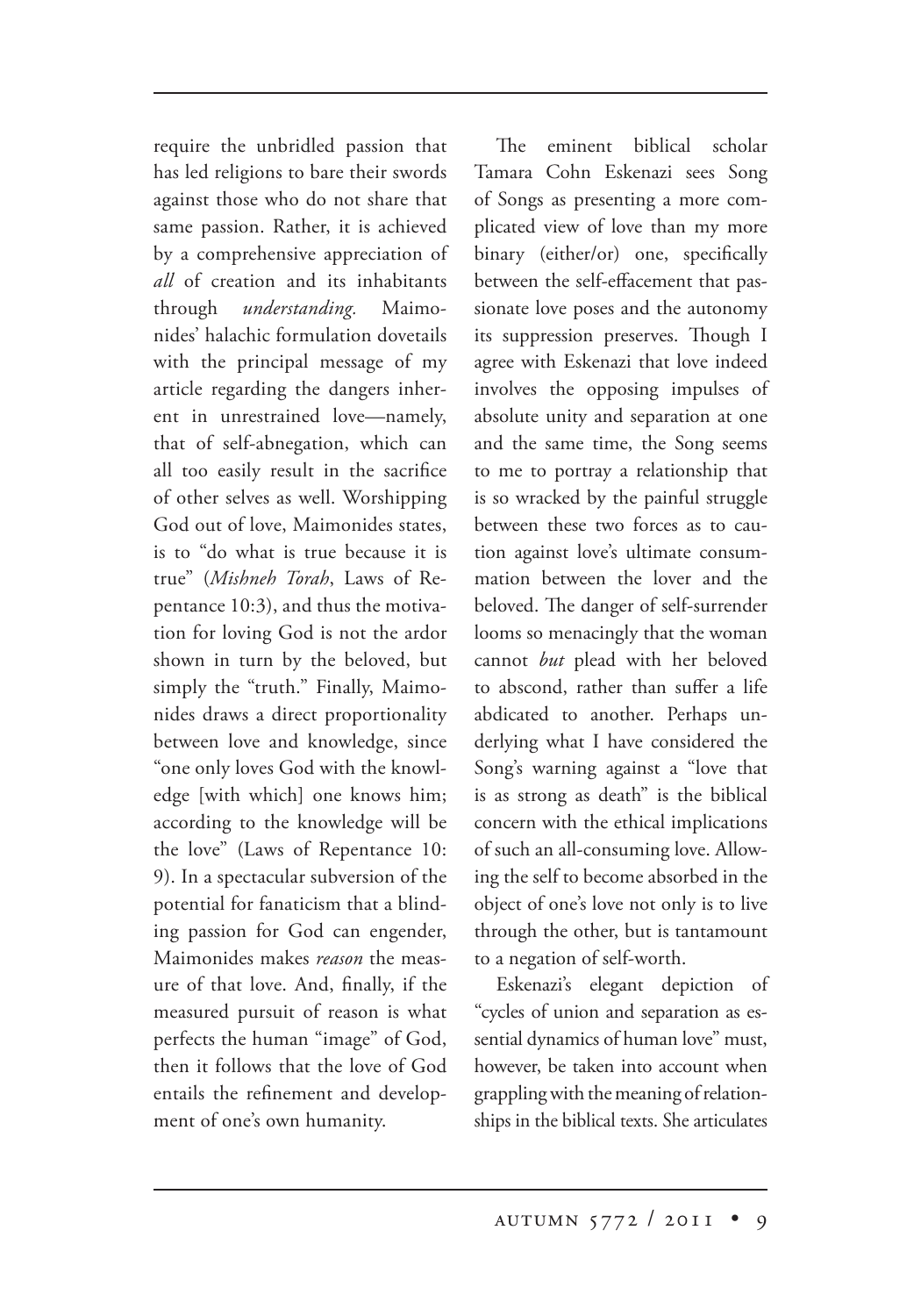concisely what may underlie the great Medieval biblical exegete Nahmanides' conception of the evolution of the human being from a solitary creation in Genesis 1 to two separate entities in Genesis 2. Nahmanides sees the "not good" of solitary man as an existential malaise resulting from his being a single composite entity of male and female—a "bi-gendered" Adam, the epitome of human "union." He explains how the verse "I will make him a helpmate opposite him" (Genesis 2: 18) is a response to that problem. God realizes that "it is good that the mate stand opposite him, so that he can see it and either separate from it or unite with it according to his will" (commentary on Genesis 2:18). What is problematic about Adam's original, androgynous condition is that it entails a permanent state of unity between the male and female, and the lack of a *choice* on the part of either to form or sever a relationship with the other. The "good" of the human species is that there can be both union *and* separation between the sexes, each instigated by an independent exercise of will—as Eskenazi puts it, those "cycles of union and separation" that are vital to the dynamics of human love.

Kenneth Seeskin begins by identifying my position on the biblical mandate of loving God with the Maimonidean ideal of Moses, whose love of God culminated in a kind of disembodied state: His body was physically involved in sociopolitical affairs, but his mind solely focused on God. However, the thrust of my argument was to endorse not this ideal, but rather that of Abraham, the only biblical persona characterized as God's "lover" (Isaiah 41:8). What that passion instigated, in Maimonides' view, was not a violent missionary crusade, in which others were forced into becoming equally impassioned lovers, but rather a campaign of reason, debate, and systematic pedagogy, all with the aim of forming a "nation that knows God" (*Mishneh Torah*, Laws of Idolatry 1:3). His love did not promote a formal religion or a kind of fanaticism, but, on the contrary, realized itself in others' enlightenment, in their delight in coming to "know" the true God. The danger I described—an unrestrained love in which one can all too easily lose oneself in others—applies equally to a relationship with the divine. Child sacrifice is an extreme logical culmination of such an impassioned love, in which others become expendable in the act of worshipping an object of desire. Lest one assume that such an ethically abhorrent love for God has long been relegated to the ancient past, one need only consider the contemporary phenomenon of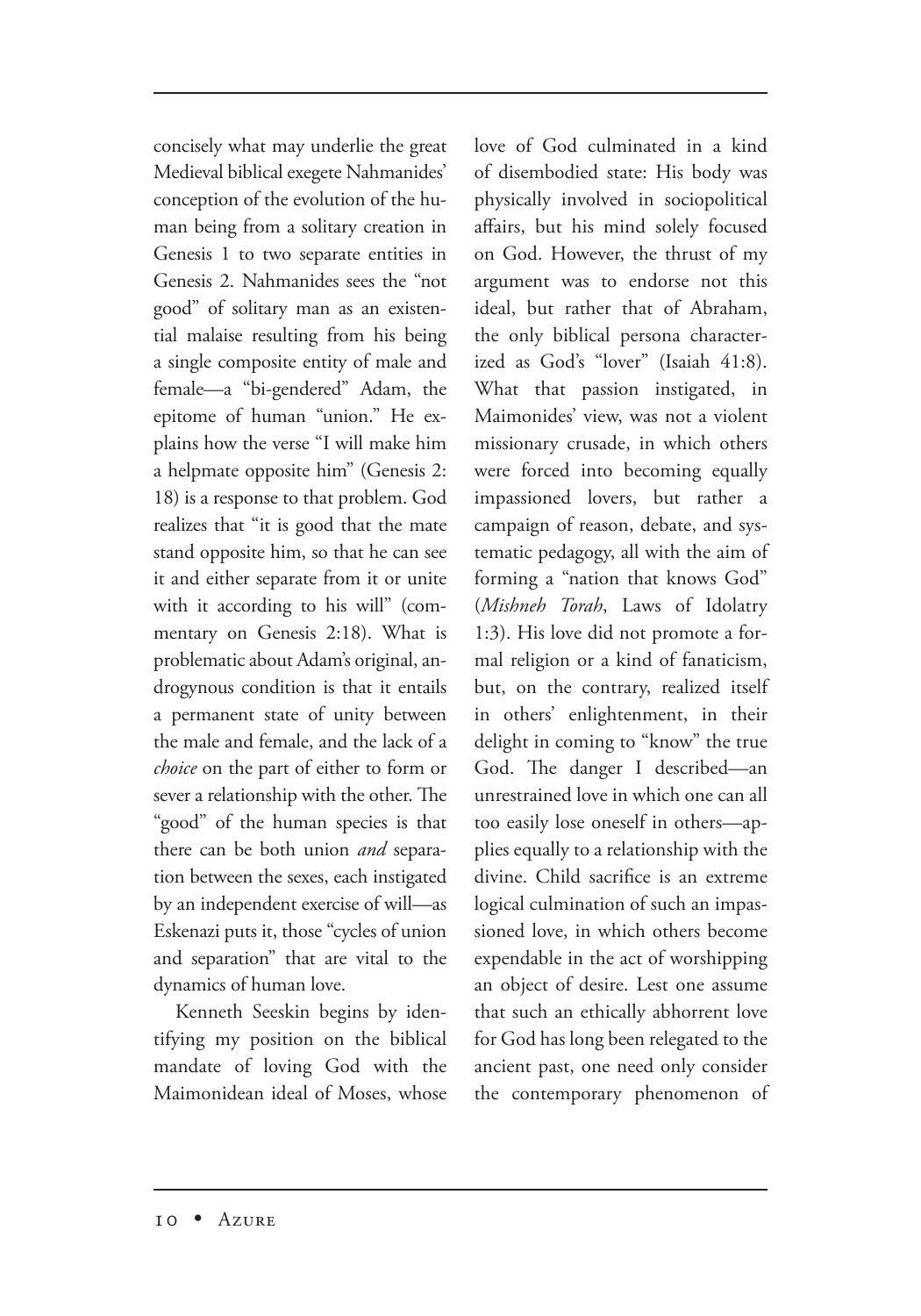children sent out with suicide belts and subsequently valorized by their parents as supreme lovers of God.

Seeskin's critique of my position rests on what might be the profoundest of biblical assertions: "It is not good for man to be alone." This divine declaration can mean many things in terms of relationships, including love, but in the "one flesh" created by the union between man and woman, love is conspicuously absent. Seeskin quite correctly interprets the "one flesh" state as a metaphor for the sexual act—the closest enactment of physical union possible—but again, love plays no role here, at least in the Garden of Eden's idealized anticipation of it. My conclusion, then, is that the "not good" of man's primordial solitary state lies in its being devoid of any social, political, and sexual dimensions, but not of love. Here I am partial to the midrashic interpretation of the "not good," cited by Rashi, in which man's unique solitude may lead to his confusing himself with a divinity: Just as God is unique above, so man is unique below. This, I believe, is precisely the danger the biblical text comes to warn us about. Love can be so absolute and so overwhelming as to lead to the idolization of another human being, which was the problem with man's solitary state to begin with. That same danger applies to a love that is so eviscerating to one of the parties that, in the end, all that remains is once again a solitary individual.

# **Halachic Reform**

#### TO THE EDITORS:

I fully agree with the sentiments expressed in the important essay "Halacha's Moment of Truth," by Evelyn Gordon and Hadassah Levy  $(A \text{ZURE } 43, \text{ Winter } 2011)$ . However, we would do well to remember that we must not have overly high expectations of halacha. Like any other legal system, halacha cannot solve all problems the way we would like it to. The reason is not any failing on the system's part, but the very nature of the problems themselves: When religious, moral, or social values conflict, there are no easy solutions. The ultimate values by which men live cannot be easily reconciled. One cannot reconcile full liberty with full equality; the full liberty of wolves can't be resolved with the full liberty of sheep. Justice, mercy, knowledge, and happiness will all, inevitably, collide. Thus, a perfect solution to all human problems—i.e., of how to live—simply doesn't exist. Utopian solutions, attempts to reconcile the irreconcilable, are by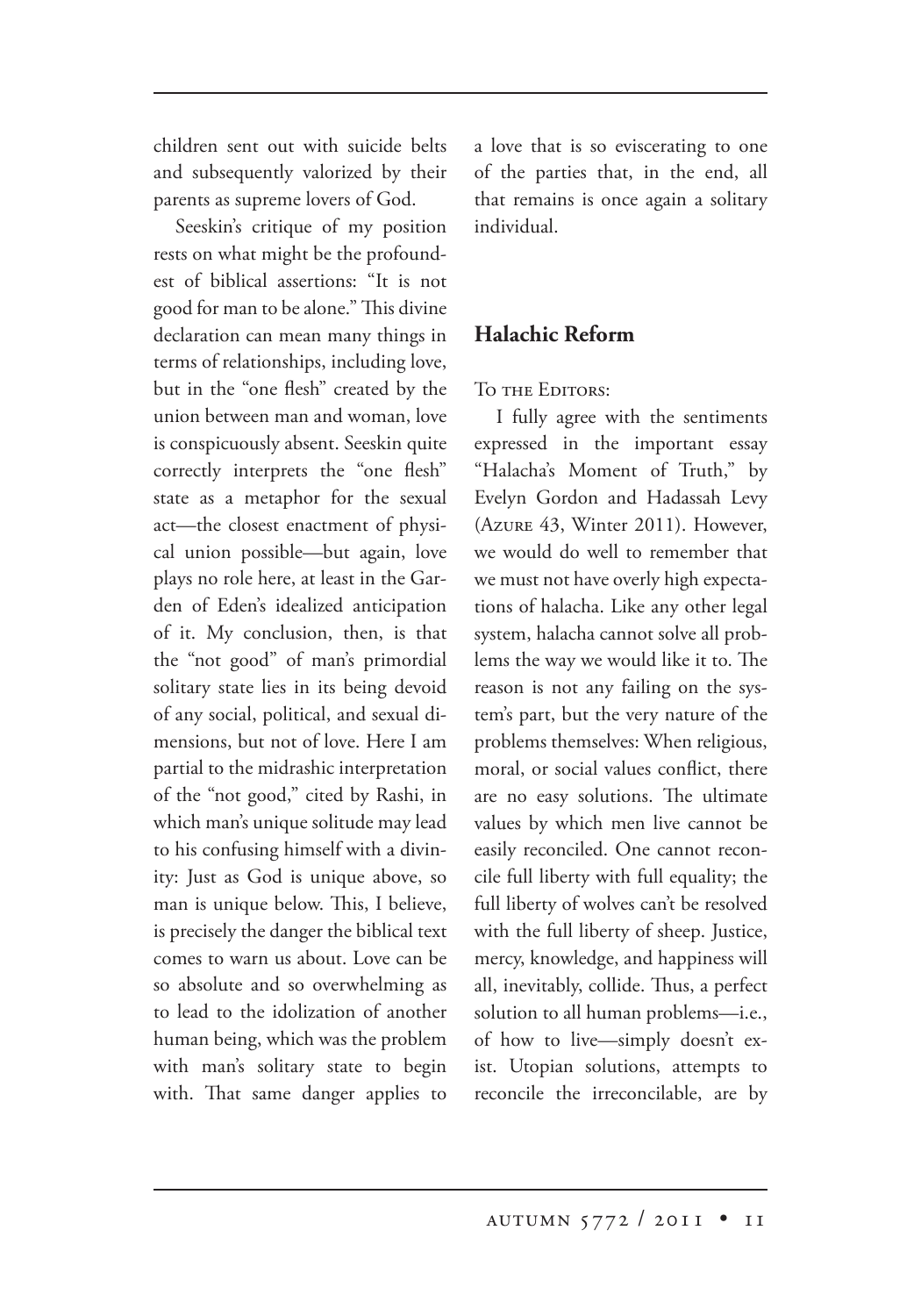definition incoherent. The most we can hope for, in such matters, is a fair compromise, a workable trade-off: How much equality, how much liberty? How much justice, how much mercy? How much kindness, how much truth? These compromises are bound to be made.

The same is true of attempts to find solutions for halachic problems. Halacha straddles the thin line between what we want it to *be* and what we are able to *do*, between the wishful "ought" and the realistic "is." It demands authenticity and personal connection one day, conformity and obedience the next. As such, it incorporates norms and behavior patterns that do not always accord with man's ideals and dreams.

The great halachists, who struggle to strike this delicate balance, are themselves part of the alleged problem. They are thus highly competent to decide on matters of halacha, not in spite of, but *because* of their human limitation. Halacha is, first and foremost, a human system (albeit rooted in the divine word), embodying human contradiction and human constraints. It therefore takes humans, not angels, to determine it.

At the same time, halachists must also realize their own limitations. They do not possess absolute knowledge, for the simple reason that unlike scientists—they do not deal

with impartial conditions. Theirs are the questions of human life, to which ideal answers do not exist. Once they (or their followers) forget this fact, and assume the mantle of infallibility, they are no longer in the world of halacha. *Lo bashamayim hi* (Deuteronomy 30:12), God tells us, the Torah is no longer in heaven*.* Halacha is, and must necessarily be, imperfect, since life can never be perfect. It is precisely for these reasons that halachists do have the power to make the changes for which Gordon and Levy's essay calls. But as long as they hold to their unrealistically utopian vision of halacha, they will not dare to make the changes that are needed. How, after all, could one compromise on the ideal? But there is no ideal, they must realize, and absolute answers do not exist. The most they can do is offer guidelines as to the best possible trade-offs.

This is no tragedy, either: It is God who set up these paradoxes and who demands that man live under these imperfect conditions. This, essentially, is what halacha is all about. Yet, in their great love for it, halachists do not realize that they have missed the woods for the trees. Their task is not to tend to an individual shrub; it is to plant forests.

In asking for both religious authenticity and conformity, fairness and justice, the need for religiously